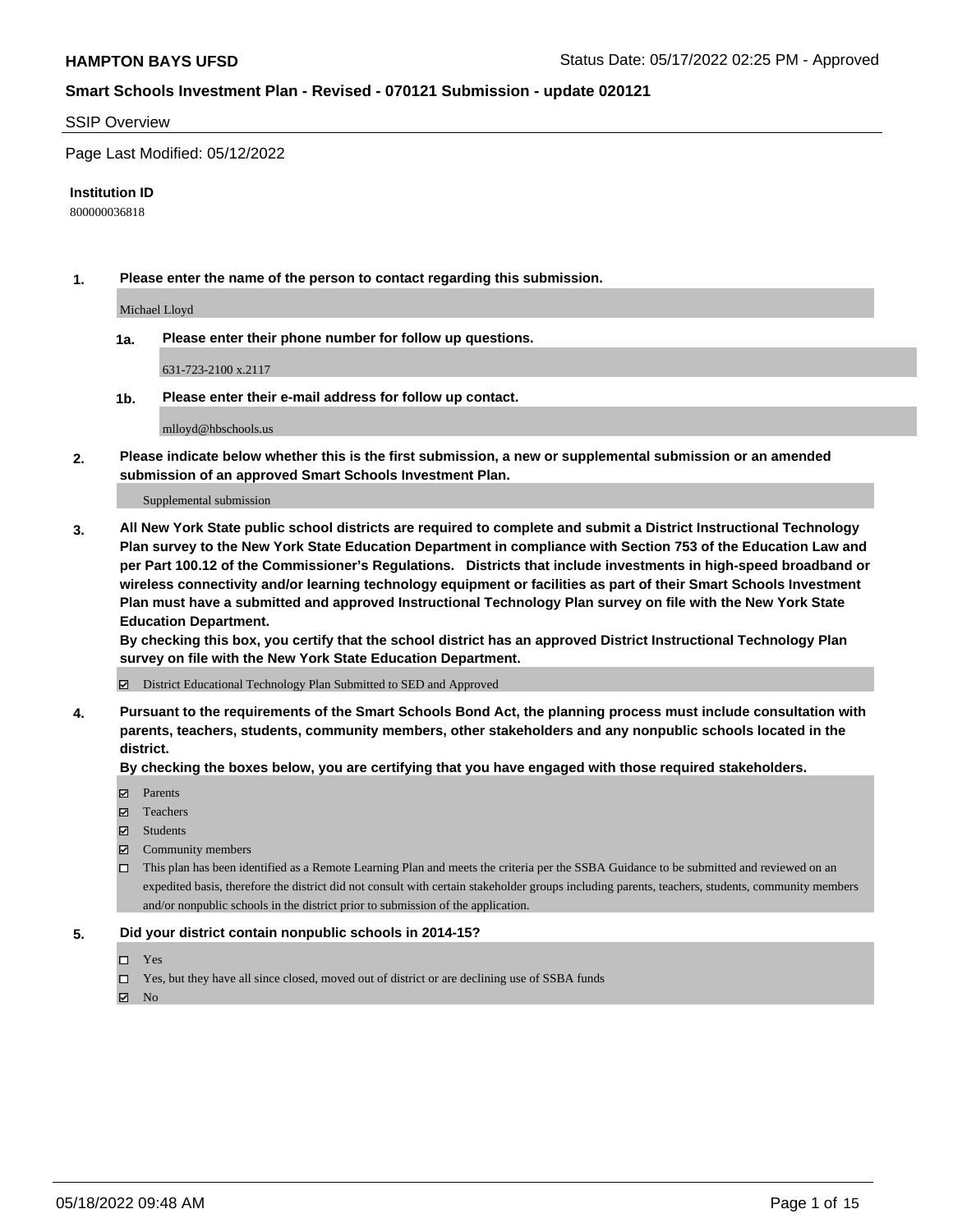#### SSIP Overview

Page Last Modified: 05/12/2022

#### **6. Certify that the following required steps have taken place by checking the boxes below:**

- The district developed and the school board approved a preliminary Smart Schools Investment Plan.
- $\boxtimes$  The preliminary plan was posted on the district website for at least 30 days. The district included an address to which any written comments on the plan should be sent.
- $\boxtimes$  The school board conducted a hearing that enabled stakeholders to respond to the preliminary plan. This hearing may have occured as part of a normal Board meeting, but adequate notice of the event must have been provided through local media and the district website for at least two weeks prior to the meeting.
- The district prepared a final plan for school board approval and such plan has been approved by the school board.
- $\boxtimes$  The final proposed plan that has been submitted has been posted on the district's website.
- This Plan has been identified as a Remote Learning Plan and meets the criteria per the SSBA Guidance to be submitted and reviewed on an expedited basis, therefore this plan has not met certain stakeholder engagement requirements including, consulting with nonpublic schools in advance of plan submission, having the school board conduct a hearing on the plan and/or posting the plan to the district website for a minimum of 30 days. This district will post the Remote Learning Plan to the district's website upon submission of the application.
- **6a. Please upload the proposed Smart Schools Investment Plan (SSIP) that was posted on the district's website, along with any supporting materials. Note that this should be different than your recently submitted Educational Technology Survey. The Final SSIP, as approved by the School Board, should also be posted on the website and remain there during the course of the projects contained therein.**

3\_Smart Schools Investment Final Plan 051016.doc

**6b. Enter the webpage address where the final Smart Schools Investment Plan is posted. The Plan should remain posted for the life of the included projects.**

https://www.hbschools.us/curriculum/technology

**7. Please enter an estimate of the total number of students and staff that will benefit from this Smart Schools Investment Plan based on the cumulative projects submitted to date.**

2,400

**8. An LEA/School District may partner with one or more other LEA/School Districts to form a consortium to pool Smart Schools Bond Act funds for a project that meets all other Smart School Bond Act requirements. Each school district participating in the consortium will need to file an approved Smart Schools Investment Plan for the project and submit a signed Memorandum of Understanding that sets forth the details of the consortium including the roles of each respective district.**

 $\Box$  The district plans to participate in a consortium to partner with other school district(s) to implement a Smart Schools project.

**9. Please enter the name and 6-digit SED Code for each LEA/School District participating in the Consortium.**

| <b>Partner LEA/District</b> | <b>ISED BEDS Code</b> |
|-----------------------------|-----------------------|
| (No Response)               | (No Response)         |

#### **10. Please upload a signed Memorandum of Understanding with all of the participating Consortium partners.**

(No Response)

#### **11. Your district's Smart Schools Bond Act Allocation is:**

\$494,867

#### **12. Final 2014-15 BEDS Enrollment to calculate Nonpublic Sharing Requirement**

|              | Public Enrollment | l Nonpublic Enrollment | <b>Total Enrollment</b> | I Nonpublic Percentage |
|--------------|-------------------|------------------------|-------------------------|------------------------|
| l Enrollment | 2.147             |                        | 2.147.00                | 0.00                   |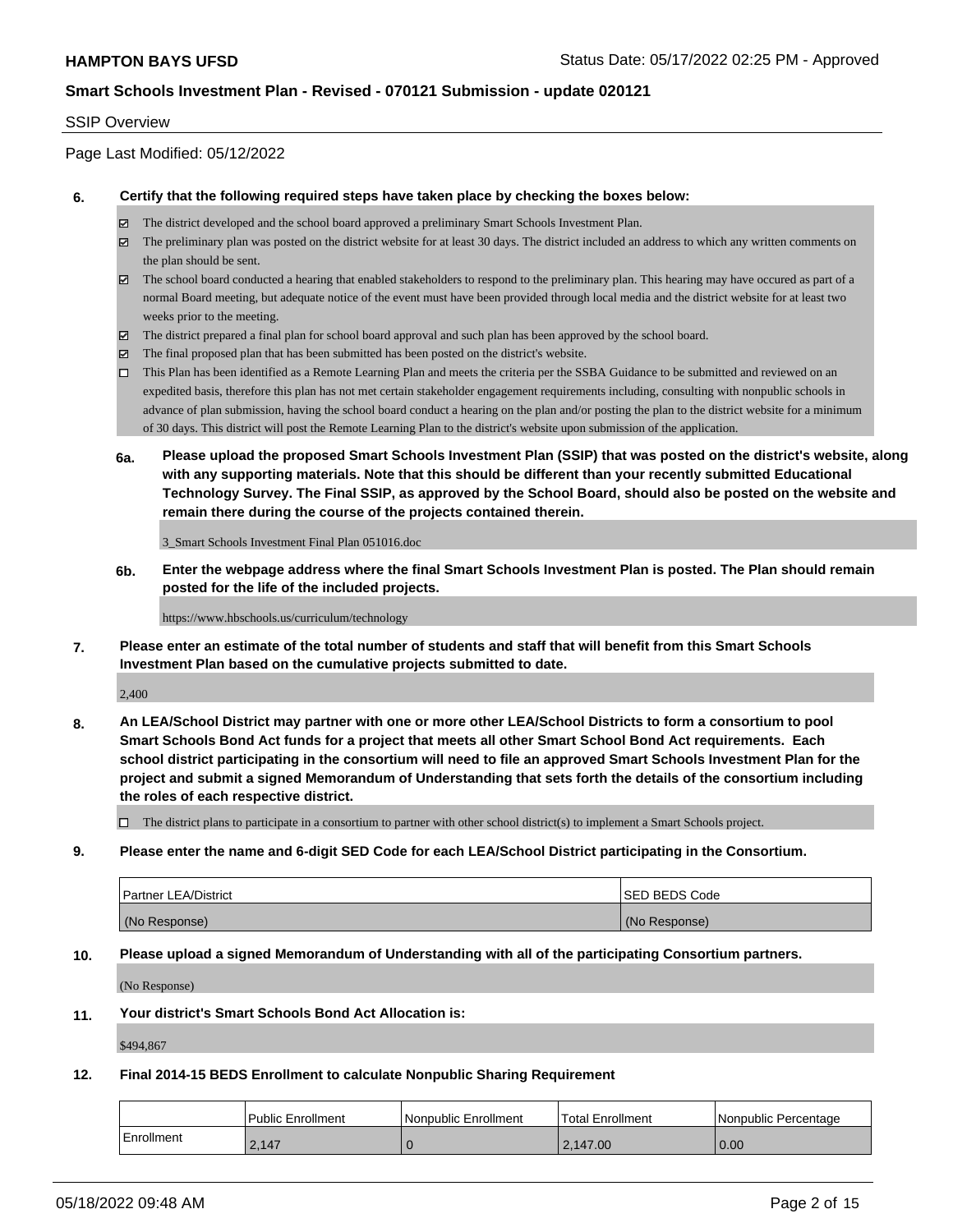SSIP Overview

Page Last Modified: 05/12/2022

**13. This table compares each category budget total, as entered in that category's page, to the total expenditures listed in the category's expenditure table. Any discrepancies between the two must be resolved before submission.**

|                                                 | Sub-Allocations | <b>Expenditure Totals</b> | <b>Difference</b> |
|-------------------------------------------------|-----------------|---------------------------|-------------------|
| School Connectivity                             | 51,097.00       | 51,097.00                 | 0.00              |
| Connectivity Projects for<br><b>Communities</b> | 0.00            | 0.00                      | 0.00              |
| Classroom Technology                            | 67,056.00       | 67,056.00                 | 0.00              |
| Pre-Kindergarten Classrooms                     | 0.00            | 0.00                      | 0.00              |
| Replace Transportable<br>Classrooms             | 0.00            | 0.00                      | 0.00              |
| High-Tech Security Features                     | 0.00            | 0.00                      | 0.00              |
| Nonpublic Loan                                  | 0.00            | 0.00                      | 0.00              |
| Totals:                                         | 118,153         | 118,153                   | 0                 |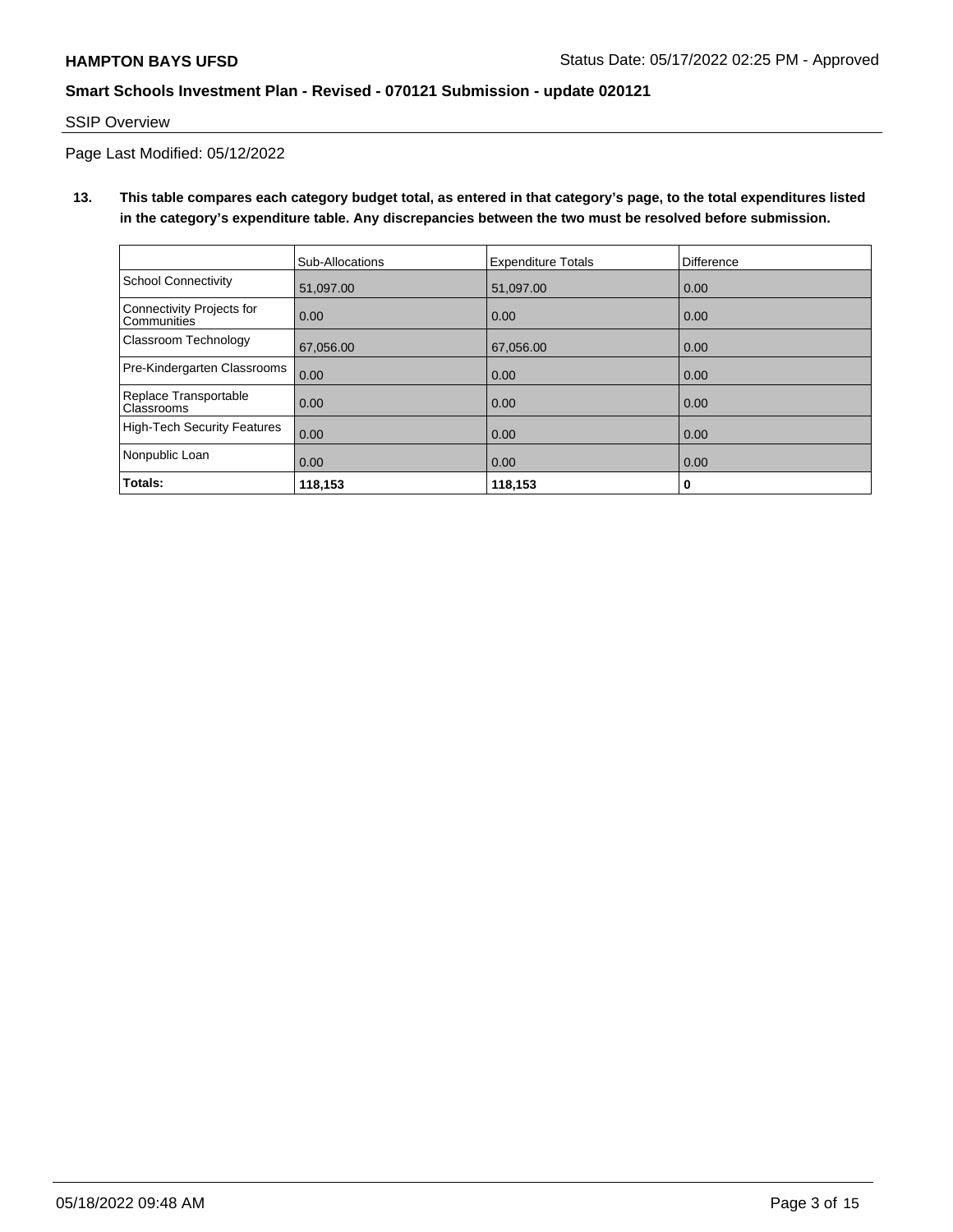#### School Connectivity

Page Last Modified: 05/02/2022

- **1. In order for students and faculty to receive the maximum benefit from the technology made available under the Smart Schools Bond Act, their school buildings must possess sufficient connectivity infrastructure to ensure that devices can be used during the school day. Smart Schools Investment Plans must demonstrate that:**
	- **• sufficient infrastructure that meets the Federal Communications Commission's 100 Mbps per 1,000 students standard currently exists in the buildings where new devices will be deployed, or**
	- **• is a planned use of a portion of Smart Schools Bond Act funds, or**
	- **• is under development through another funding source.**

**Smart Schools Bond Act funds used for technology infrastructure or classroom technology investments must increase the number of school buildings that meet or exceed the minimum speed standard of 100 Mbps per 1,000 students and staff within 12 months. This standard may be met on either a contracted 24/7 firm service or a "burstable" capability. If the standard is met under the burstable criteria, it must be:**

**1. Specifically codified in a service contract with a provider, and**

**2. Guaranteed to be available to all students and devices as needed, particularly during periods of high demand, such as computer-based testing (CBT) periods.**

**Please describe how your district already meets or is planning to meet this standard within 12 months of plan submission.**

The District already meets this standard.

- **1a. If a district believes that it will be impossible to meet this standard within 12 months, it may apply for a waiver of this requirement, as described on the Smart Schools website. The waiver must be filed and approved by SED prior to submitting this survey.**
	- By checking this box, you are certifying that the school district has an approved waiver of this requirement on file with the New York State Education Department.
- **2. Connectivity Speed Calculator (Required). If the district currently meets the required speed, enter "Currently Met" in the last box: Expected Date When Required Speed Will be Met.**

|                  | l Number of<br><b>Students</b> | Required Speed | Current Speed in Expected Speed |                                                        | Expected Date        |
|------------------|--------------------------------|----------------|---------------------------------|--------------------------------------------------------|----------------------|
|                  |                                | l in Mbps      | <b>Mbps</b>                     | to be Attained<br>Within 12 Months   Speed Will be Met | When Required        |
| Calculated Speed | 2.033                          | 203.30         | 393.5                           | 393.5                                                  | <b>Currently Met</b> |

#### **3. Describe how you intend to use Smart Schools Bond Act funds for high-speed broadband and/or wireless connectivity projects in school buildings.**

The initial SSIP submission (092916) called for a scaling of our instructional technology program by including new switches, wireless access points, and the necessary components to help support a wireless 1:1 device initiative in the HB schools. The first supplemental submission (101917) was for a Dell PowerEdge Server to act as

virtual host for various virtual instructional servers. The district currently has two virtual hosts containing all the virtual servers used by the district. However, both are maxed

out and cannot be expanded any further. This server will work in conjunction with the SAN described below to provide additional file, application and instructional virtual

servers. Additionally, a Dell EMC storage area network will be installed. Currently, the district has two small SAN's containing all the data used by the district. However, we

are out of storage space and the hard drive slots in these SAN's are full and cannot be expanded. This SAN will work in conjunction with the Virtual Hosts described above to

provide additional file, application and instructional data storage with room for growth.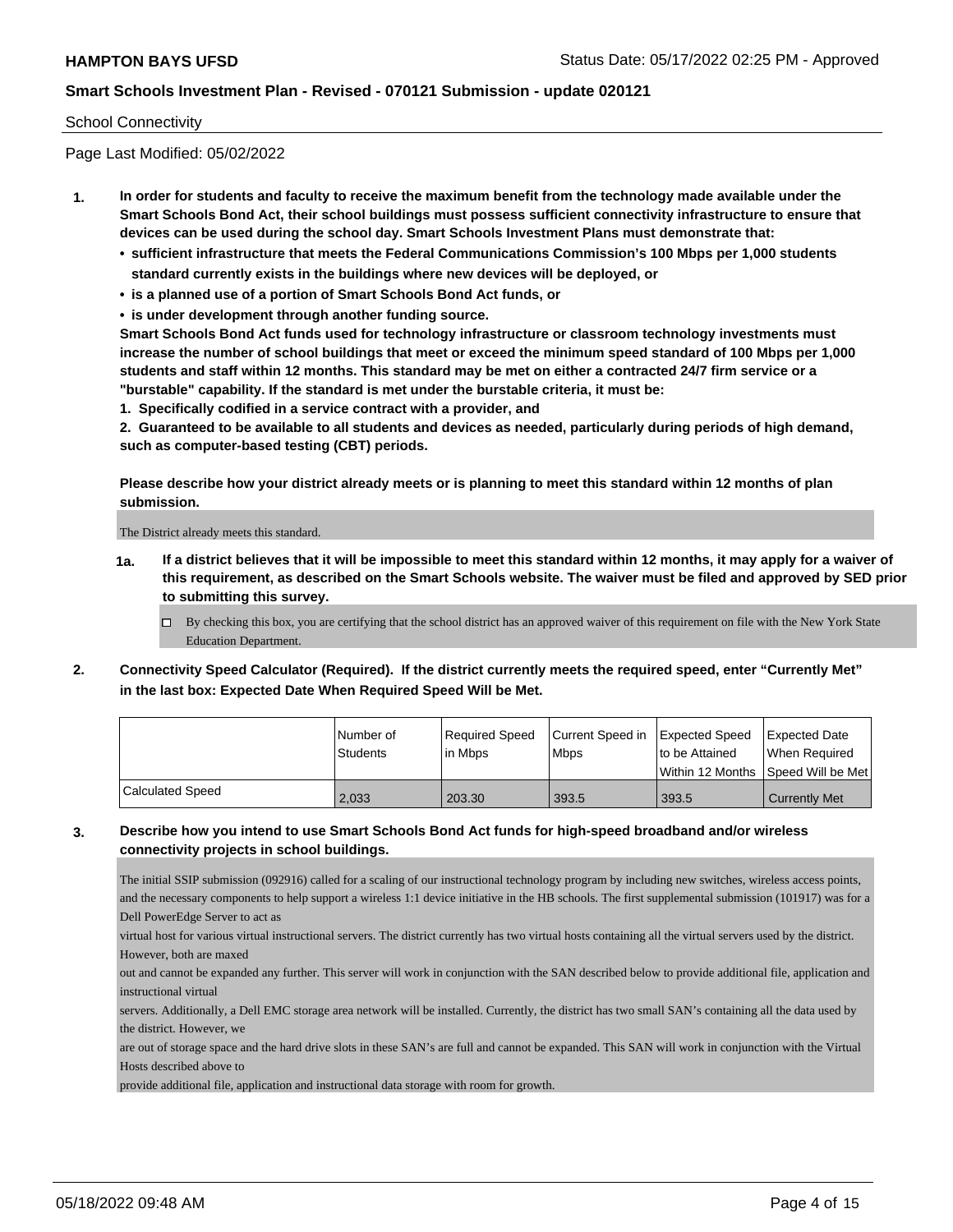#### School Connectivity

Page Last Modified: 05/02/2022

**4. Describe the linkage between the district's District Instructional Technology Plan and how the proposed projects will improve teaching and learning. (There should be a link between your response to this question and your responses to Question 1 in Section IV - NYSED Initiatives Alignment: "Explain how the district use of instructional technology will serve as a part of a comprehensive and sustained effort to support rigorous academic standards attainment and performance improvement for students."** 

#### **Your answer should also align with your answers to the questions in Section II - Strategic Technology Planning and the associated Action Steps in Section III - Action Plan.)**

The proposed projects intend to support a 1:1 device initiative that will enhance teaching and learning for Hampton Bays students with more on-going and fluid communication with teachers on the work product, on submitting assignments and staying organized, and in preparing students for college and careers in a 21st century digital world.

As we move to a wireless 1:1 device in grades K-12, we will increase the amount of devices in use by 77 percent, including what gets stored and accessed on our servers, both physical and virtual.

In addition, our expectation of communication, both in the district and outside with partners, including parents, community members, NYSED, businesses, etc. has increased exponentially.

Outages where we are unable to communicate not only hamper efficiency and production, but also increase anxiety and frustration with the school district.

**5. If the district wishes to have students and staff access the Internet from wireless devices within the school building, or in close proximity to it, it must first ensure that it has a robust Wi-Fi network in place that has sufficient bandwidth to meet user demand.**

**Please describe how you have quantified this demand and how you plan to meet this demand.**

This submission will give the district additional storage capacity to support our shift to a virtual learning environment. Our previous submissions allowed us to replace our wired and wireless infrastructure to support our 1:1 rollout. Access points have been installed in all classrooms and common areas that now support 1 Gbps throughout.

**6. Smart Schools plans with any expenditures in the School Connectivity category require a project number from the Office of Facilities Planning. Districts must submit an SSBA LOI and receive project numbers prior to submitting the SSIP. As indicated on the LOI, some projects may be eligible for a streamlined review and will not require a building permit.**

**Please indicate on a separate row each project number given to you by the Office of Facilities Planning.**

| <b>Project Number</b> |  |
|-----------------------|--|
| 58-09-05-02-0-010-BA1 |  |

**7. Certain high-tech security and connectivity infrastructure projects may be eligible for an expedited review process as determined by the Office of Facilities Planning.**

**Was your project deemed eligible for streamlined review?**

Yes

**7a. Districts that choose the Streamlined Review Process will be required to certify that they have reviewed all installations with their licensed architect or engineer of record and provide that person's name and license number. The licensed professional must review the products and proposed method of installation prior to implementation and review the work during and after completion in order to affirm that the work was codecompliant, if requested.**

I certify that I have reviewed all installations with a licensed architect or engineer of record.

**8. Include the name and license number of the architect or engineer of record.**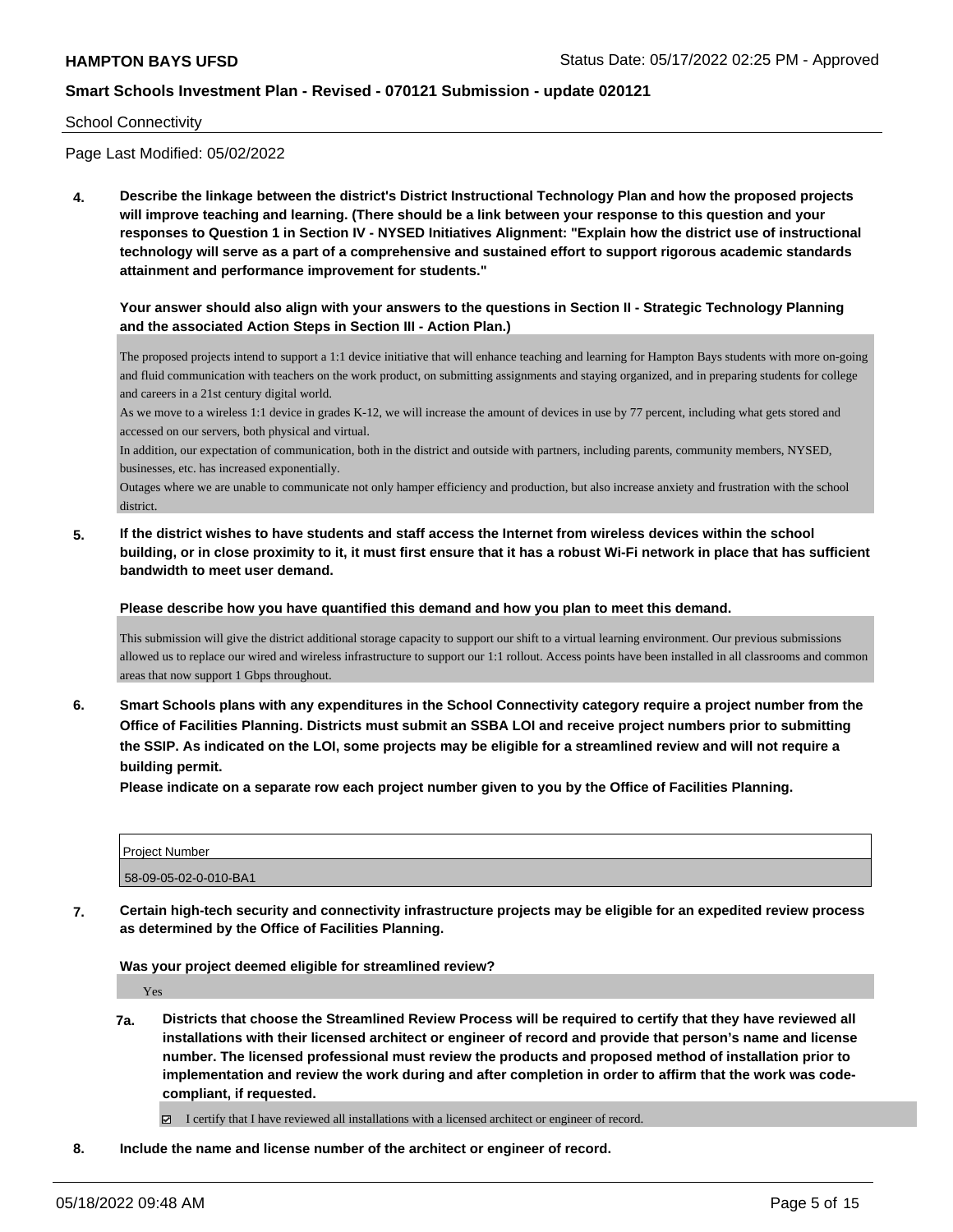### School Connectivity

Page Last Modified: 05/02/2022

| Name           | License Number |
|----------------|----------------|
| Roger P. Smith | 165141         |

#### **9. Public Expenditures – Loanable (Counts toward the nonpublic loan calculation)**

| Select the allowable expenditure type.<br>Repeat to add another item under each type. | <b>PUBLIC</b> Items to be<br>l Purchased | Quantity         | Cost Per Item    | <b>Total Cost</b> |
|---------------------------------------------------------------------------------------|------------------------------------------|------------------|------------------|-------------------|
| (No Response)                                                                         | (No Response)                            | (No<br>Response) | (No<br>Response) | 0.00              |
|                                                                                       |                                          | 0                | 0.00             |                   |

#### **10. Public Expenditures – Non-Loanable (Does not count toward nonpublic loan calculation)**

| Select the allowable expenditure<br>type.<br>Repeat to add another item under<br>each type. | <b>PUBLIC</b> Items to be purchased                         | Quantity | Cost per Item | <b>Total Cost</b> |
|---------------------------------------------------------------------------------------------|-------------------------------------------------------------|----------|---------------|-------------------|
| Network/Access Costs                                                                        | <b>Virtual Host</b>                                         |          | 11,480.00     | 22,960,00         |
| Network/Access Costs                                                                        | <b>Storage Area Network</b>                                 |          | 19,962.00     | 19,962.00         |
| <b>Professional Services</b>                                                                | Server & SAN Installation,<br>configuration and integration |          | 8,175.00      | 8,175.00          |
|                                                                                             |                                                             |          | 39,617.00     | 51,097            |

#### **11. Final 2014-15 BEDS Enrollment to calculate Nonpublic Sharing Requirement (no changes allowed.)**

|            | <b>Public Enrollment</b> | Nonpublic Enrollment | <b>Total Enrollment</b> | Nonpublic Percentage |
|------------|--------------------------|----------------------|-------------------------|----------------------|
| Enrollment | 2,147                    |                      | 2.147.00                | 0.00                 |

#### **12. Total Public Budget - Loanable (Counts toward the nonpublic loan calculation)**

|                                               | Public Allocations | <b>Estimated Nonpublic Loan</b><br>Amount | <b>Estimated Total Sub-Allocations</b> |
|-----------------------------------------------|--------------------|-------------------------------------------|----------------------------------------|
| Network/Access Costs                          | 0.00               | 0.00                                      | 0.00                                   |
| School Internal Connections and<br>Components | (No Response)      | 0.00                                      | 0.00                                   |
| Other                                         | (No Response)      | 0.00                                      | 0.00                                   |
| Totals:                                       | 0.00               | 0                                         |                                        |

#### **13. Total Public Budget – Non-Loanable (Does not count toward the nonpublic loan calculation)**

|                                            | lSub-<br><b>Allocation</b> |
|--------------------------------------------|----------------------------|
| Network/Access Costs                       | 42,922.00                  |
| <b>Outside Plant Costs</b>                 | (No Response)              |
| School Internal Connections and Components | (No Response)              |
| <b>Professional Services</b>               |                            |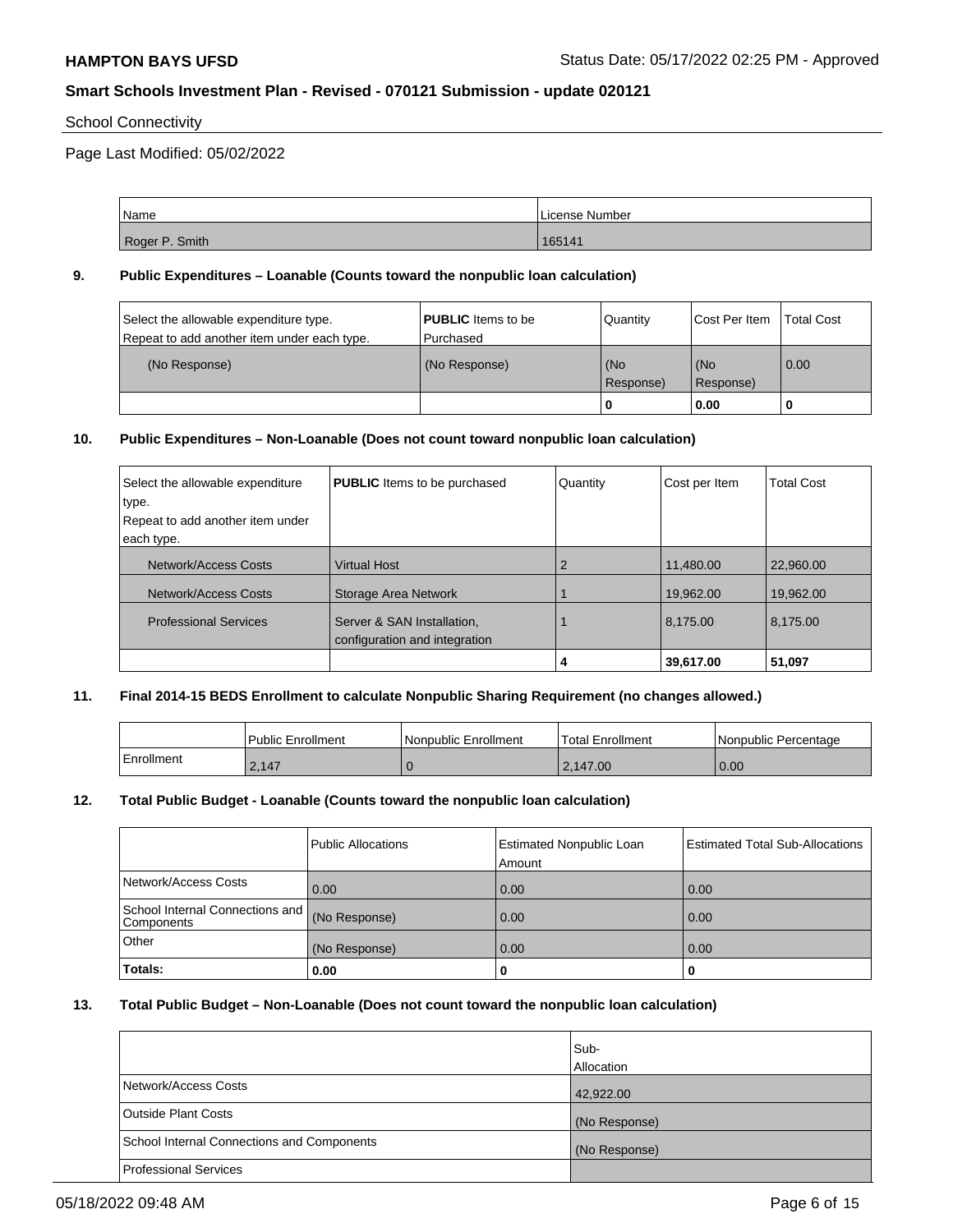# School Connectivity

Page Last Modified: 05/02/2022

|                     | Sub-          |
|---------------------|---------------|
|                     | Allocation    |
|                     | 8,175.00      |
| Testing             | (No Response) |
| Other Upfront Costs | (No Response) |
| <b>Other Costs</b>  | (No Response) |
| Totals:             | 51,097.00     |

# **14. School Connectivity Totals**

|                          | Total Sub-Allocations |
|--------------------------|-----------------------|
| Total Loanable Items     | 0.00                  |
| Total Non-Ioanable Items | 51,097.00             |
| Totals:                  | 51,097                |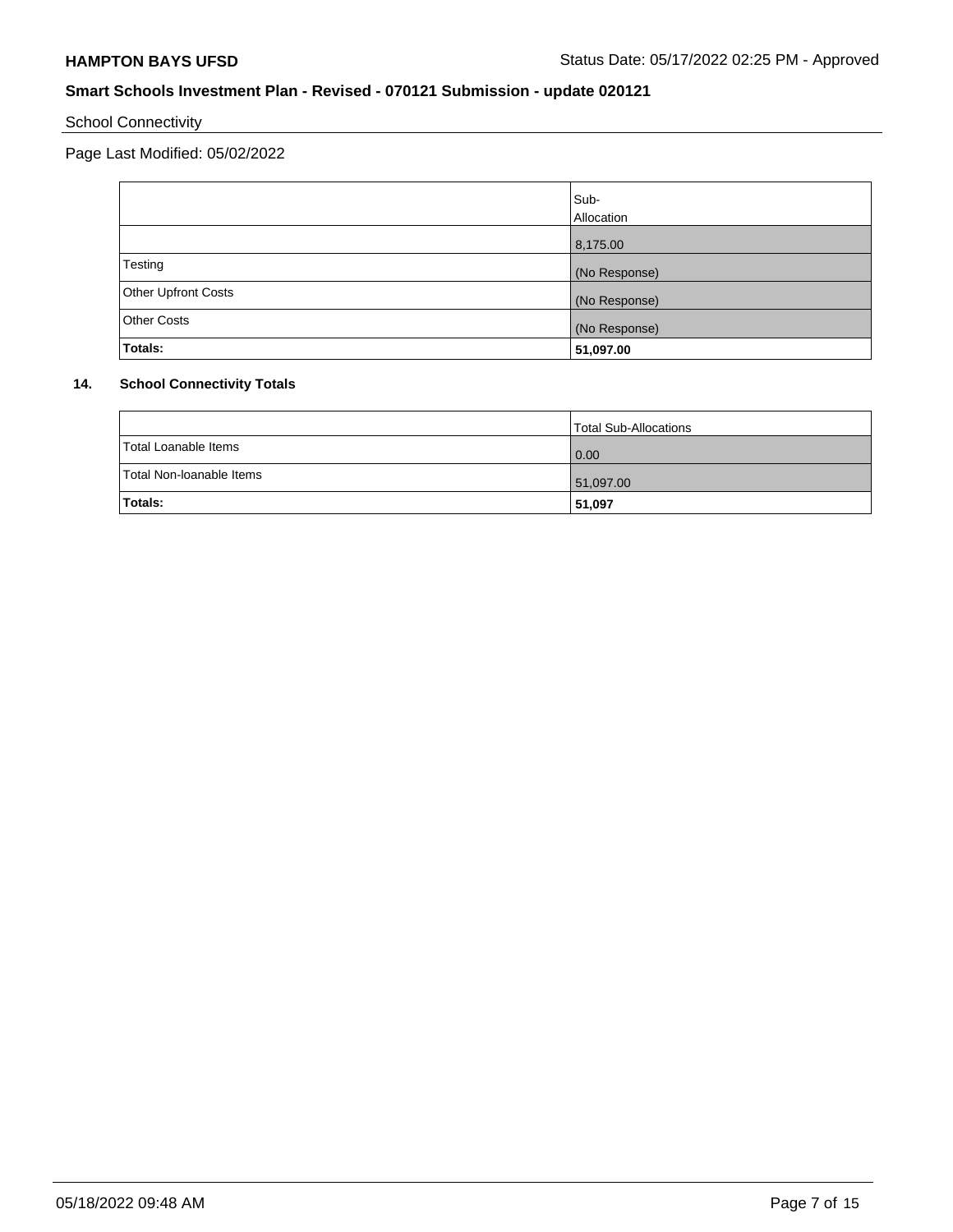Community Connectivity (Broadband and Wireless)

Page Last Modified: 07/28/2021

**1. Describe how you intend to use Smart Schools Bond Act funds for high-speed broadband and/or wireless connectivity projects in the community.**

(No Response)

**2. Please describe how the proposed project(s) will promote student achievement and increase student and/or staff access to the Internet in a manner that enhances student learning and/or instruction outside of the school day and/or school building.**

(No Response)

**3. Community connectivity projects must comply with all the necessary local building codes and regulations (building and related permits are not required prior to plan submission).**

 $\Box$  I certify that we will comply with all the necessary local building codes and regulations.

**4. Please describe the physical location of the proposed investment.**

(No Response)

**5. Please provide the initial list of partners participating in the Community Connectivity Broadband Project, along with their Federal Tax Identification (Employer Identification) number.**

| <b>Project Partners</b> | l Federal ID # |
|-------------------------|----------------|
| (No Response)           | (No Response)  |

**6. Please detail the type, quantity, per unit cost and total cost of the eligible items under each sub-category.**

| Select the allowable expenditure | Item to be purchased | Quantity      | Cost per Item | <b>Total Cost</b> |
|----------------------------------|----------------------|---------------|---------------|-------------------|
| type.                            |                      |               |               |                   |
| Repeat to add another item under |                      |               |               |                   |
| each type.                       |                      |               |               |                   |
| (No Response)                    | (No Response)        | (No Response) | (No Response) | 0.00              |
|                                  |                      | 0             | 0.00          |                   |

**7. If you are submitting an allocation for Community Connectivity, complete this table.**

**Note that the calculated Total at the bottom of the table must equal the Total allocation for this category that you entered in the SSIP Overview overall budget.**

|                                    | Sub-Allocation |
|------------------------------------|----------------|
| Network/Access Costs               | (No Response)  |
| Outside Plant Costs                | (No Response)  |
| <b>Tower Costs</b>                 | (No Response)  |
| <b>Customer Premises Equipment</b> | (No Response)  |
| Professional Services              | (No Response)  |
| Testing                            | (No Response)  |
| <b>Other Upfront Costs</b>         | (No Response)  |
| <b>Other Costs</b>                 | (No Response)  |
| Totals:                            | 0.00           |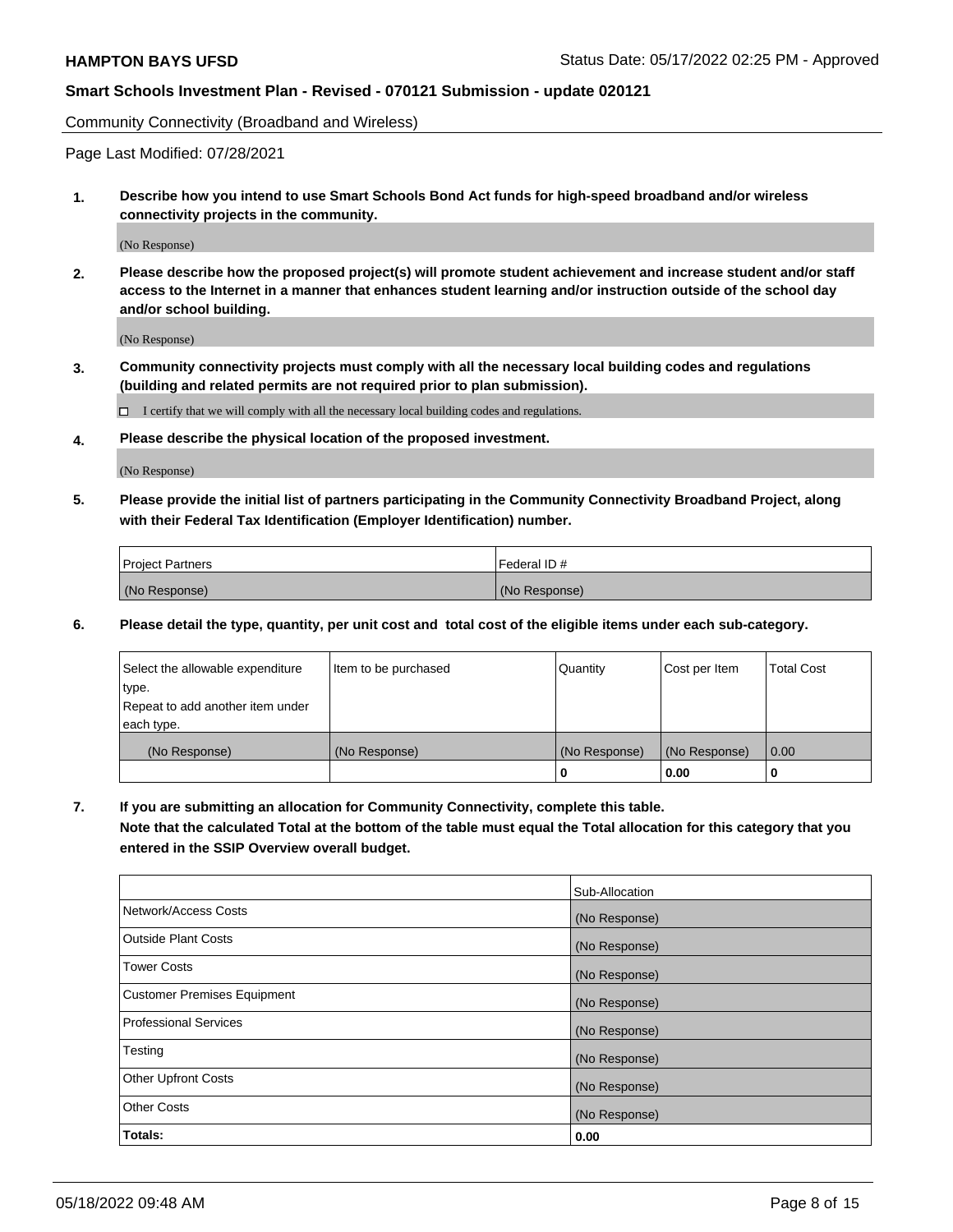#### Classroom Learning Technology

Page Last Modified: 05/12/2022

**1. In order for students and faculty to receive the maximum benefit from the technology made available under the Smart Schools Bond Act, their school buildings must possess sufficient connectivity infrastructure to ensure that devices can be used during the school day. Smart Schools Investment Plans must demonstrate that sufficient infrastructure that meets the Federal Communications Commission's 100 Mbps per 1,000 students standard currently exists in the buildings where new devices will be deployed, or is a planned use of a portion of Smart Schools Bond Act funds, or is under development through another funding source.**

**Smart Schools Bond Act funds used for technology infrastructure or classroom technology investments must increase the number of school buildings that meet or exceed the minimum speed standard of 100 Mbps per 1,000 students and staff within 12 months. This standard may be met on either a contracted 24/7 firm service or a "burstable" capability. If the standard is met under the burstable criteria, it must be:**

**1. Specifically codified in a service contract with a provider, and**

**2. Guaranteed to be available to all students and devices as needed, particularly during periods of high demand, such as computer-based testing (CBT) periods.**

**Please describe how your district already meets or is planning to meet this standard within 12 months of plan submission.**

With our original SSIP submission, the District was able to replace our network backbone and provide a minimum of 1 gigibit POE throughput from switch ports in each of the the building IDFs to wireless access points installed in every classroom.

- **1a. If a district believes that it will be impossible to meet this standard within 12 months, it may apply for a waiver of this requirement, as described on the Smart Schools website. The waiver must be filed and approved by SED prior to submitting this survey.**
	- By checking this box, you are certifying that the school district has an approved waiver of this requirement on file with the New York State Education Department.
- **2. Connectivity Speed Calculator (Required). If the district currently meets the required speed, enter "Currently Met" in the last box: Expected Date When Required Speed Will be Met.**

|                  | l Number of     | Reauired Speed | Current Speed in Expected Speed |                | Expected Date                        |
|------------------|-----------------|----------------|---------------------------------|----------------|--------------------------------------|
|                  | <b>Students</b> | l in Mbps      | l Mbps                          | to be Attained | When Required                        |
|                  |                 |                |                                 |                | Within 12 Months   Speed Will be Met |
| Calculated Speed | 2,033           | 203.30         | 393.5                           | 393.5          | Met                                  |

**3. If the district wishes to have students and staff access the Internet from wireless devices within the school building, or in close proximity to it, it must first ensure that it has a robust Wi-Fi network in place that has sufficient bandwidth to meet user demand.**

**Please describe how you have quantified this demand and how you plan to meet this demand.**

The District has already identified and met this the demand by increasing the speeds available to each building from its ISPs, conducted wireless heatmapping analysis and installed/configured wireless access points in every classroom.

**4. All New York State public school districts are required to complete and submit an Instructional Technology Plan survey to the New York State Education Department in compliance with Section 753 of the Education Law and per Part 100.12 of the Commissioner's Regulations.**

**Districts that include educational technology purchases as part of their Smart Schools Investment Plan must have a submitted and approved Instructional Technology Plan survey on file with the New York State Education Department.**

By checking this box, you are certifying that the school district has an approved Instructional Technology Plan survey on file with the New York State Education Department.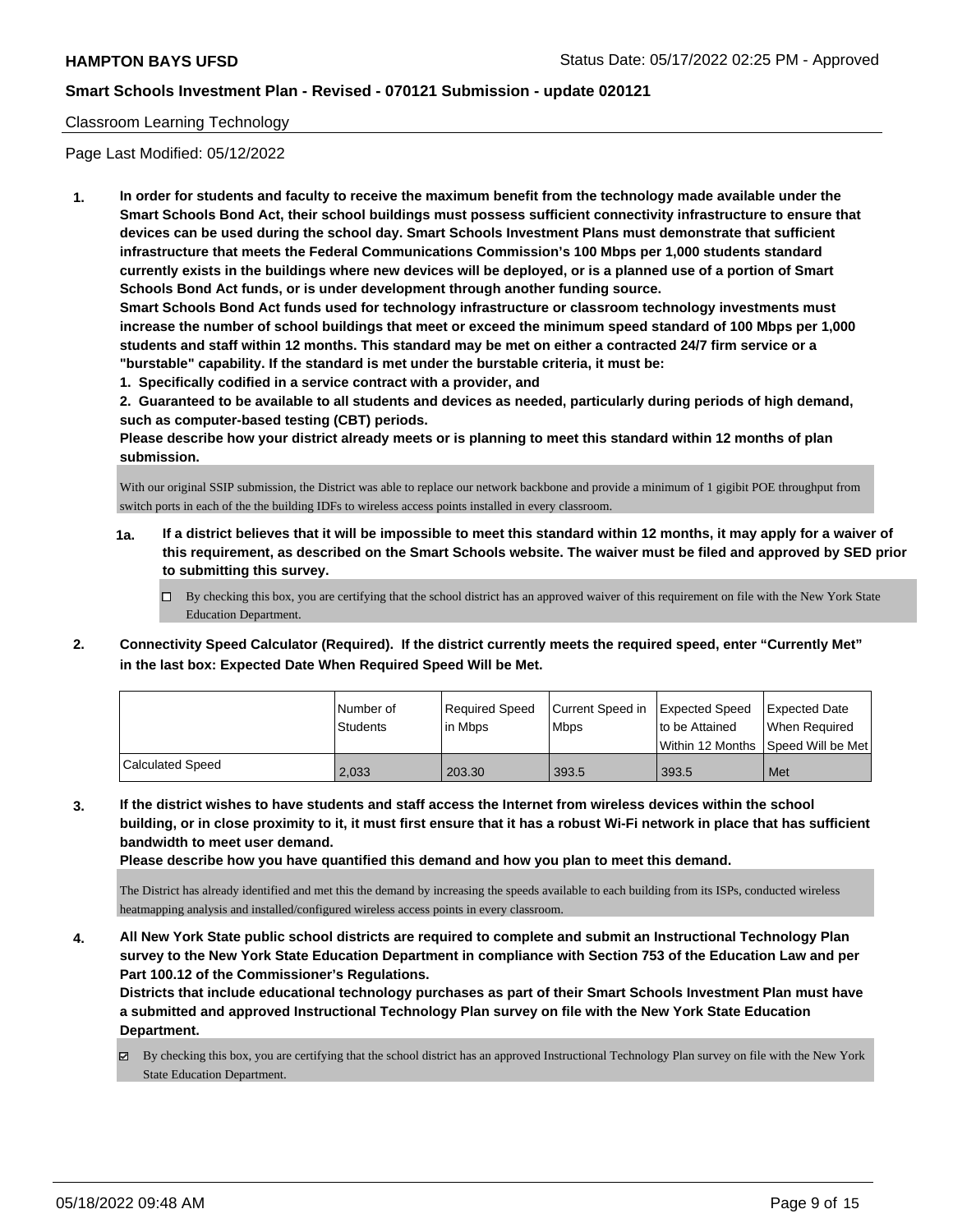#### Classroom Learning Technology

Page Last Modified: 05/12/2022

**5. Describe the devices you intend to purchase and their compatibility with existing or planned platforms or systems. Specifically address the adequacy of each facility's electrical, HVAC and other infrastructure necessary to install and support the operation of the planned technology.**

The purchase of Interactive Panels are replacing aging and obsolete panels. Therefore, no changes or upgrades are required to the districts infrastructure. Remote instruction is facilitated from the classroom, with the teacher present. The replaced boards will allow teachers to utilize the interactive boards, with programs such as a NearPod, Google Meet and other educational technology to livestream instruction into students' homes when learning in a Remote Learning model.

- **6. Describe how the proposed technology purchases will:**
	- **> enhance differentiated instruction;**
	- **> expand student learning inside and outside the classroom;**
	- **> benefit students with disabilities and English language learners; and**
	- **> contribute to the reduction of other learning gaps that have been identified within the district.**

**The expectation is that districts will place a priority on addressing the needs of students who struggle to succeed in a rigorous curriculum. Responses in this section should specifically address this concern and align with the district's Instructional Technology Plan (in particular Question 2 of E. Curriculum and Instruction: "Does the district's instructional technology plan address the needs of students with disabilities to ensure equitable access to instruction, materials and assessments?" and Question 3 of the same section: "Does the district's instructional technology plan address the provision of assistive technology specifically for students with disabilities to ensure access to and participation in the general curriculum?")**

**In addition, describe how the district ensures equitable access to instruction, materials and assessments and participation in the general curriculum for both SWD and English Language Learners/Multilingual Learners (ELL/MLL) students.**

**Please note: If this plan has been identified as a Remote Learning Plan to be submitted and reviewed on an expedited basis, the district should explain how this plan will facilitate remote and hybrid learning, in lieu of responding to the question above.**

The interactive panels requested represent approximately 16% of existing classroom boards. The current boards are more than seven years old and in various states of repair that is currently impacting teaching and student learning. The impacted classrooms include those utilized for special education, English language learners and academic intervention services. Replacing these boards with interactive panels will bring these classrooms in line with those in the rest of the District and provide a physically clearer and more vibrant image and richer sound experience which will work in conjunction with other classroom tools such as assisted listening devices. With advances in technology, these panels will also provide more diversified means of student interactivity and collaboration and differentiated ways for educators to present content to tailor to the needs of their students.

**7. Where appropriate, describe how the proposed technology purchases will enhance ongoing communication with parents and other stakeholders and help the district facilitate technology-based regional partnerships, including distance learning and other efforts.**

Teachers utilize interactive panels for open houses, adult education and google classroom which provides for parent and teacher communication.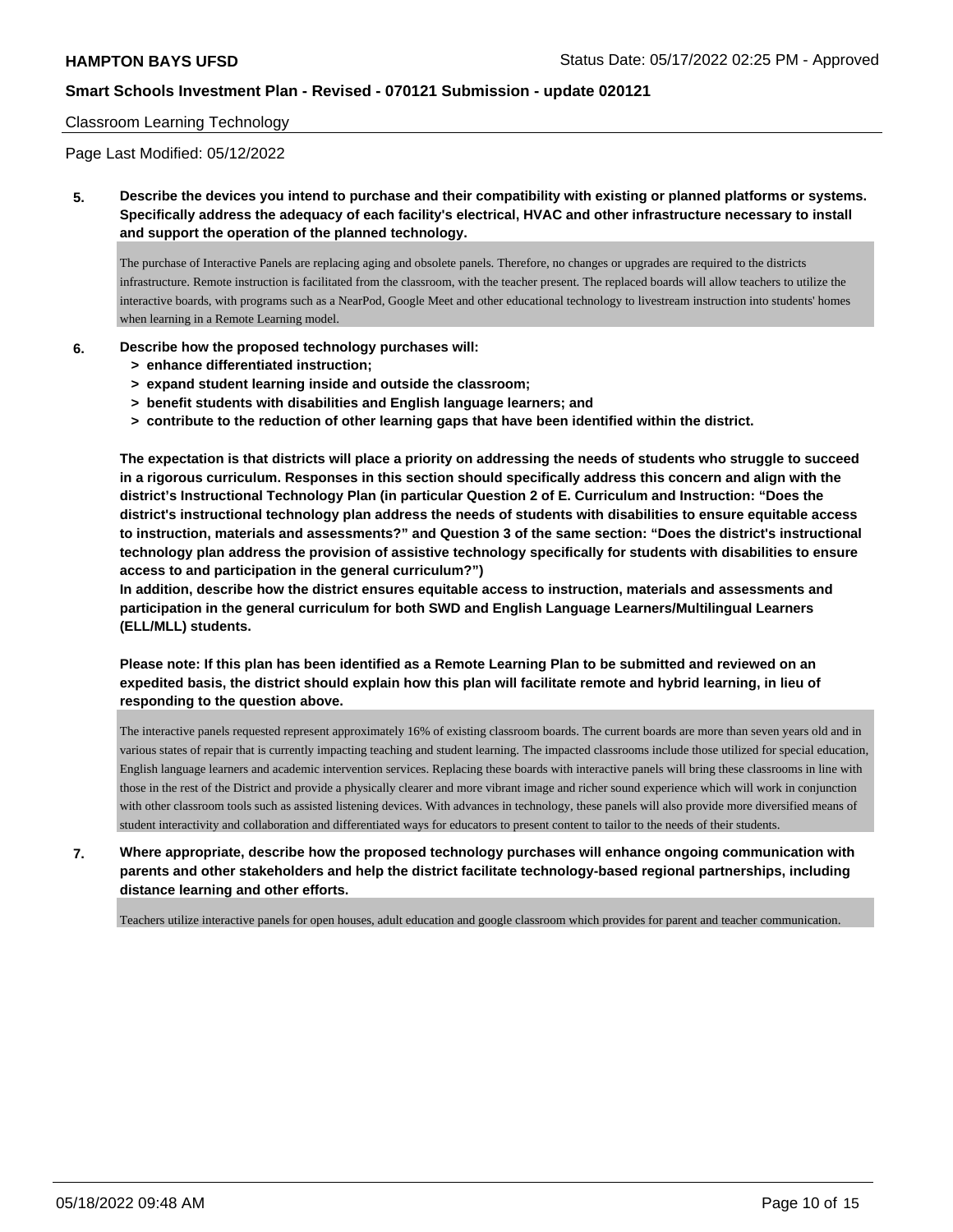#### Classroom Learning Technology

Page Last Modified: 05/12/2022

**8. Describe the district's plan to provide professional development to ensure that administrators, teachers and staff can employ the technology purchased to enhance instruction successfully.**

**Note: This response should be aligned and expanded upon in accordance with your district's response to Question 1 of F. Professional Development of your Instructional Technology Plan: "Please provide a summary of professional development offered to teachers and staff, for the time period covered by this plan, to support technology to enhance teaching and learning. Please include topics, audience and method of delivery within your summary."**

**Please note: If this plan has been identified as a Remote Learning Plan to be submitted and reviewed on an expedited basis, the district should provide a statement confirming that the district has provided or will provide professional development on these devices to its staff, in lieu of responding to the question above.**

All teachers receive professional development and instruction in the utilization of interactive panels on an ongoing basis.

- **9. Districts must contact one of the SUNY/CUNY teacher preparation programs listed on the document on the left side of the page that supplies the largest number of the district's new teachers to request advice on innovative uses and best practices at the intersection of pedagogy and educational technology.**
	- By checking this box, you certify that you have contacted the SUNY/CUNY teacher preparation program that supplies the largest number of your new teachers to request advice on these issues.
	- **9a. Please enter the name of the SUNY or CUNY Institution that you contacted.**

SUNY Stony Brook University

**9b. Enter the primary Institution phone number.**

631-632-7066

**9c. Enter the name of the contact person with whom you consulted and/or will be collaborating with on innovative uses of technology and best practices.**

Dr. Robert Mangione

**10. To ensure the sustainability of technology purchases made with Smart Schools funds, districts must demonstrate a long-term plan to maintain and replace technology purchases supported by Smart Schools Bond Act funds. This sustainability plan shall demonstrate a district's capacity to support recurring costs of use that are ineligible for Smart Schools Bond Act funding such as device maintenance, technical support, Internet and wireless fees, maintenance of hotspots, staff professional development, building maintenance and the replacement of incidental items. Further, such a sustainability plan shall include a long-term plan for the replacement of purchased devices and equipment at the end of their useful life with other funding sources.**

By checking this box, you certify that the district has a sustainability plan as described above.

**11. Districts must ensure that devices purchased with Smart Schools Bond funds will be distributed, prepared for use, maintained and supported appropriately. Districts must maintain detailed device inventories in accordance with generally accepted accounting principles.**

By checking this box, you certify that the district has a distribution and inventory management plan and system in place.

**12. Please detail the type, quantity, per unit cost and total cost of the eligible items under each sub-category.**

| Select the allowable expenditure<br>type.<br>Repeat to add another item under<br>each type. | Item to be Purchased       | Quantity | Cost per Item | <b>Total Cost</b> |
|---------------------------------------------------------------------------------------------|----------------------------|----------|---------------|-------------------|
| Interactive Whiteboards                                                                     | Newline Interactive Panels | 24       | 2.394.00      | 57.456.00         |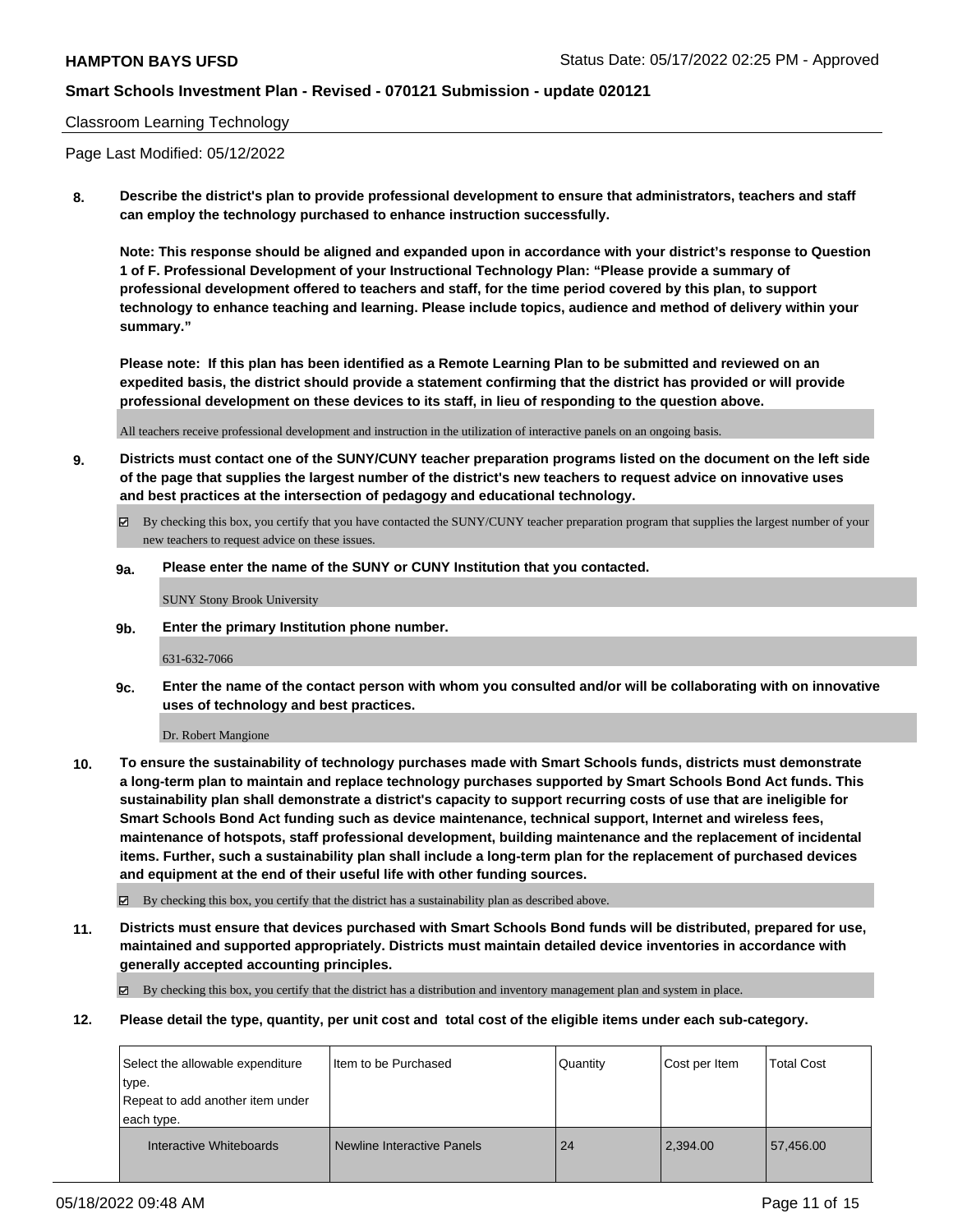### Classroom Learning Technology

Page Last Modified: 05/12/2022

| Select the allowable expenditure | I Item to be Purchased                                              | Quantity | Cost per Item | <b>Total Cost</b> |
|----------------------------------|---------------------------------------------------------------------|----------|---------------|-------------------|
| type.                            |                                                                     |          |               |                   |
| Repeat to add another item under |                                                                     |          |               |                   |
| each type.                       |                                                                     |          |               |                   |
| <b>Other Costs</b>               | Removal of old boards, installation and 24<br>cabling of new boards |          | 400.00        | 9.600.00          |
|                                  |                                                                     | 48       | 2,794.00      | 67,056            |

#### **13. Final 2014-15 BEDS Enrollment to calculate Nonpublic Sharing Requirement (no changes allowed.)**

|              | l Public Enrollment | Nonpublic Enrollment | Total Enrollment | l Nonpublic<br>l Percentage |
|--------------|---------------------|----------------------|------------------|-----------------------------|
| l Enrollment | 2.147               |                      | 2.147.00         | $\overline{0.00}$           |

# **14. If you are submitting an allocation for Classroom Learning Technology complete this table.**

|                          | Public School Sub-Allocation | <b>Estimated Nonpublic Loan</b><br>Amount<br>(Based on Percentage Above) | <b>Estimated Total Public and</b><br>Nonpublic Sub-Allocation |
|--------------------------|------------------------------|--------------------------------------------------------------------------|---------------------------------------------------------------|
| Interactive Whiteboards  | 57,456.00                    | 0.00                                                                     | 57,456.00                                                     |
| <b>Computer Servers</b>  | (No Response)                | 0.00                                                                     | 0.00                                                          |
| <b>Desktop Computers</b> | (No Response)                | 0.00                                                                     | 0.00                                                          |
| <b>Laptop Computers</b>  | (No Response)                | 0.00                                                                     | 0.00                                                          |
| <b>Tablet Computers</b>  | (No Response)                | 0.00                                                                     | 0.00                                                          |
| <b>Other Costs</b>       | 9,600.00                     | 0.00                                                                     | 9,600.00                                                      |
| Totals:                  | 67,056.00                    | 0                                                                        | 67,056                                                        |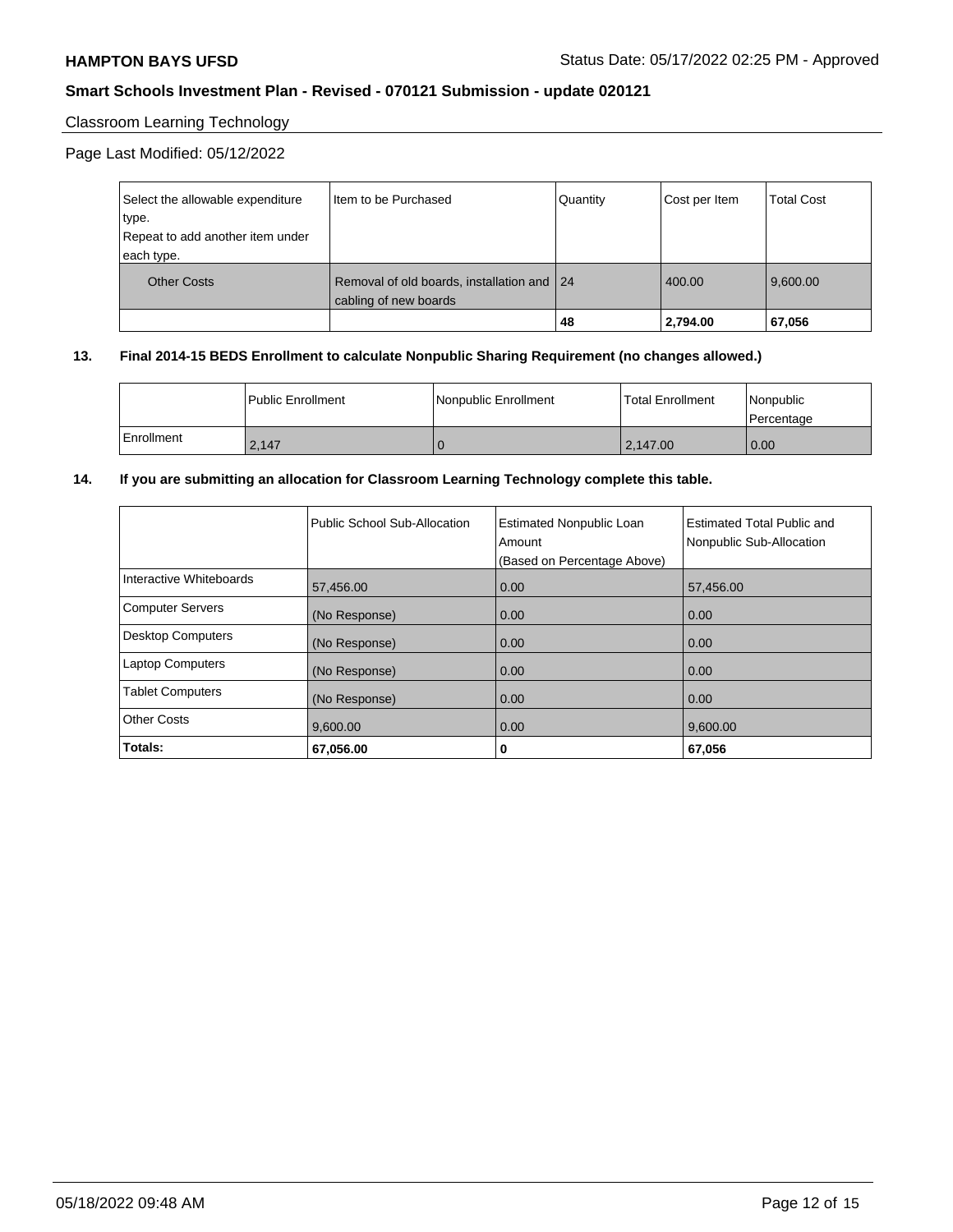#### Pre-Kindergarten Classrooms

Page Last Modified: 07/28/2021

**1. Provide information regarding how and where the district is currently serving pre-kindergarten students and justify the need for additional space with enrollment projections over 3 years.**

(No Response)

- **2. Describe the district's plan to construct, enhance or modernize education facilities to accommodate prekindergarten programs. Such plans must include:**
	- **Specific descriptions of what the district intends to do to each space;**
	- **An affirmation that new pre-kindergarten classrooms will contain a minimum of 900 square feet per classroom;**
	- **The number of classrooms involved;**
	- **The approximate construction costs per classroom; and**
	- **Confirmation that the space is district-owned or has a long-term lease that exceeds the probable useful life of the improvements.**

(No Response)

**3. Smart Schools Bond Act funds may only be used for capital construction costs. Describe the type and amount of additional funds that will be required to support ineligible ongoing costs (e.g. instruction, supplies) associated with any additional pre-kindergarten classrooms that the district plans to add.**

(No Response)

**4. All plans and specifications for the erection, repair, enlargement or remodeling of school buildings in any public school district in the State must be reviewed and approved by the Commissioner. Districts that plan capital projects using their Smart Schools Bond Act funds will undergo a Preliminary Review Process by the Office of Facilities Planning.**

**Please indicate on a separate row each project number given to you by the Office of Facilities Planning.**

| Project Number |  |
|----------------|--|
| (No Response)  |  |

**5. Please detail the type, quantity, per unit cost and total cost of the eligible items under each sub-category.**

| Select the allowable expenditure | Item to be purchased | Quantity      | Cost per Item | <b>Total Cost</b> |
|----------------------------------|----------------------|---------------|---------------|-------------------|
| type.                            |                      |               |               |                   |
| Repeat to add another item under |                      |               |               |                   |
| each type.                       |                      |               |               |                   |
| (No Response)                    | (No Response)        | (No Response) | (No Response) | 0.00              |
|                                  |                      | 0             | 0.00          |                   |

**6. If you have made an allocation for Pre-Kindergarten Classrooms, complete this table.**

**Note that the calculated Total at the bottom of the table must equal the Total allocation for this category that you entered in the SSIP Overview overall budget.**

|                                          | Sub-Allocation |
|------------------------------------------|----------------|
| Construct Pre-K Classrooms               | (No Response)  |
| Enhance/Modernize Educational Facilities | (No Response)  |
| <b>Other Costs</b>                       | (No Response)  |
| Totals:                                  | 0.00           |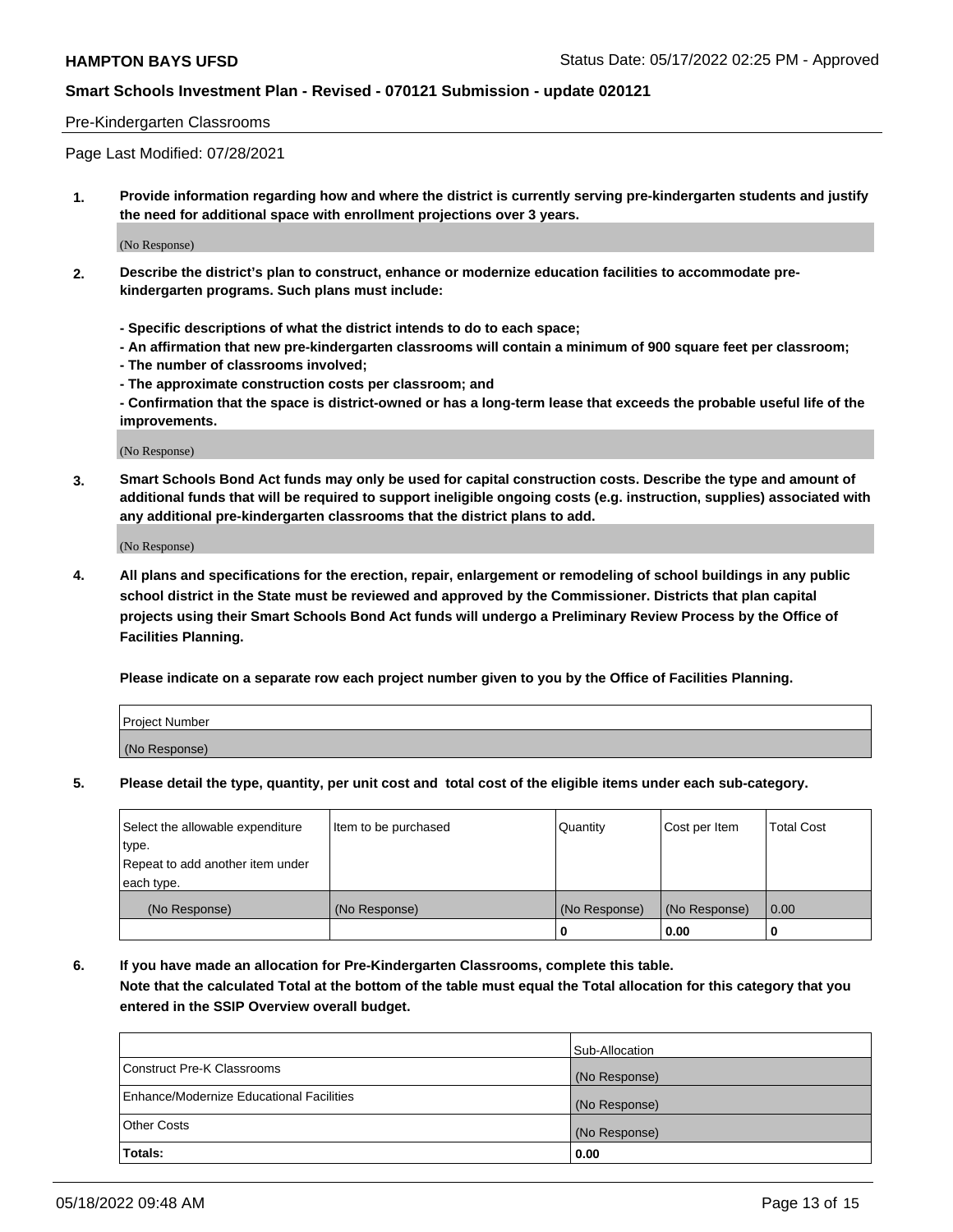Replace Transportable Classrooms

Page Last Modified: 07/28/2021

**1. Describe the district's plan to construct, enhance or modernize education facilities to provide high-quality instructional space by replacing transportable classrooms.**

(No Response)

**2. All plans and specifications for the erection, repair, enlargement or remodeling of school buildings in any public school district in the State must be reviewed and approved by the Commissioner. Districts that plan capital projects using their Smart Schools Bond Act funds will undergo a Preliminary Review Process by the Office of Facilities Planning.**

**Please indicate on a separate row each project number given to you by the Office of Facilities Planning.**

| <b>Project Number</b> |  |
|-----------------------|--|
| (No Response)         |  |

**3. For large projects that seek to blend Smart Schools Bond Act dollars with other funds, please note that Smart Schools Bond Act funds can be allocated on a pro rata basis depending on the number of new classrooms built that directly replace transportable classroom units.**

**If a district seeks to blend Smart Schools Bond Act dollars with other funds describe below what other funds are being used and what portion of the money will be Smart Schools Bond Act funds.**

(No Response)

**4. Please detail the type, quantity, per unit cost and total cost of the eligible items under each sub-category.**

| Select the allowable expenditure | Item to be purchased | Quantity      | Cost per Item | <b>Total Cost</b> |
|----------------------------------|----------------------|---------------|---------------|-------------------|
| type.                            |                      |               |               |                   |
| Repeat to add another item under |                      |               |               |                   |
| each type.                       |                      |               |               |                   |
| (No Response)                    | (No Response)        | (No Response) | (No Response) | 0.00              |
|                                  |                      | U             | 0.00          |                   |

**5. If you have made an allocation for Replace Transportable Classrooms, complete this table.**

**Note that the calculated Total at the bottom of the table must equal the Total allocation for this category that you entered in the SSIP Overview overall budget.**

|                                                | Sub-Allocation |
|------------------------------------------------|----------------|
| Construct New Instructional Space              | (No Response)  |
| Enhance/Modernize Existing Instructional Space | (No Response)  |
| <b>Other Costs</b>                             | (No Response)  |
| Totals:                                        | 0.00           |